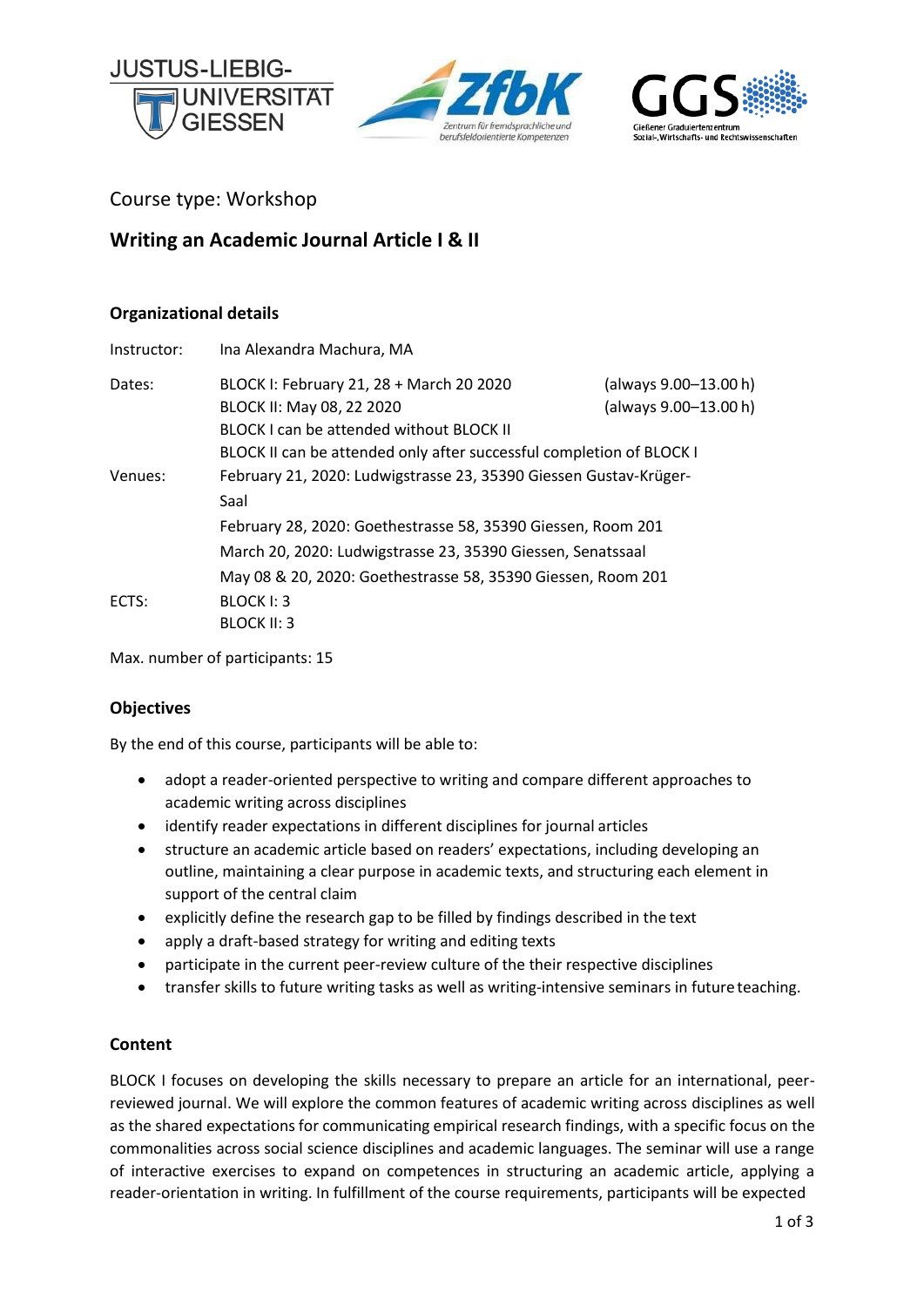





to compose the foundation of an academic article.

BLOCK II focuses on participating in academic peer-review cultures and on revising and restructuring in the post-writing phase.

While the course language is English, the course will apply a writing-across-languages approach, with a particular focus on how the strategies discussed in class can be applied to other languages and genres.

### **Methods**

This course is specifically designed to improve participants' understanding of academic writing as part of the research process. It applies an intensive writing approach using a progressive writing model. Each writing task will build upon the previous one, with a specific focus on encouraging participants' critical thinking about writing and their ability to use models in the composition and revision of their own texts. Participants will be given the opportunity to write and build upon drafts, with feedback from the instructor as well as their peers.

# **To gain the 4 ECTS credit points in BLOCK I, participants have to:**

- PRIOR to the first session of Block I: complete the online surveys concerning language proficiency and writing skills levels (URLs will be sent out soon after the registration deadline)
- PRIOR to the first session: submit an abstract of the academic article they wish to prepare and/or polish (min. 1000 words, max. 1500 words). *Deadline for abstract submission: Feb 08,* 2020. Please submit t[o info@ggs.uni-giessen.de](mailto:info@ggs.uni-giessen.de)
- Produce an annotated article outline (min. 1500, max. 2000 words, in-class and out-of-class writing)
- Produce an Introduction + Conclusion (in-class writing)
- AFTER the final session in Block I: submit course reflection (min. 500 words, max. 1000 words, in-class and out-of-class writing)
- AFTER the final session in Block I: complete the online surveys concerning language proficiency and writing skills levels (URLs will be sent out soon after the final session)

#### **To gain the 2 ECTS credit points in BLOCK II, participants have to:**

- PRIOR to the first session of Block II: submit an abridged article (min. 3500 words, max. 5000 words, out-of-class writing). *Deadline for abstract submission: April 17, 2020*. Please submit to [info@ggs.uni-giessen.de](mailto:info@ggs.uni-giessen.de)
- Submit a revised version of the abridged article
- Submit written peer feedback (in-class and out-of-class writing)
- AFTER the final session in Block II: submit course reflection (min. 500 words, max. 1000 words, in-class and out-of-class writing)
- AFTER the final session in Block II: complete the online surveys concerning language proficiency and writing skills levels (URLs will be sent out soon after the final session).

#### **Target group**

This block seminar is for early career researchers at the doctoral and postdoctoral level, particularly those from the social sciences, business, economics, and legal fields, who want to establish the foundation for their future academic careers.